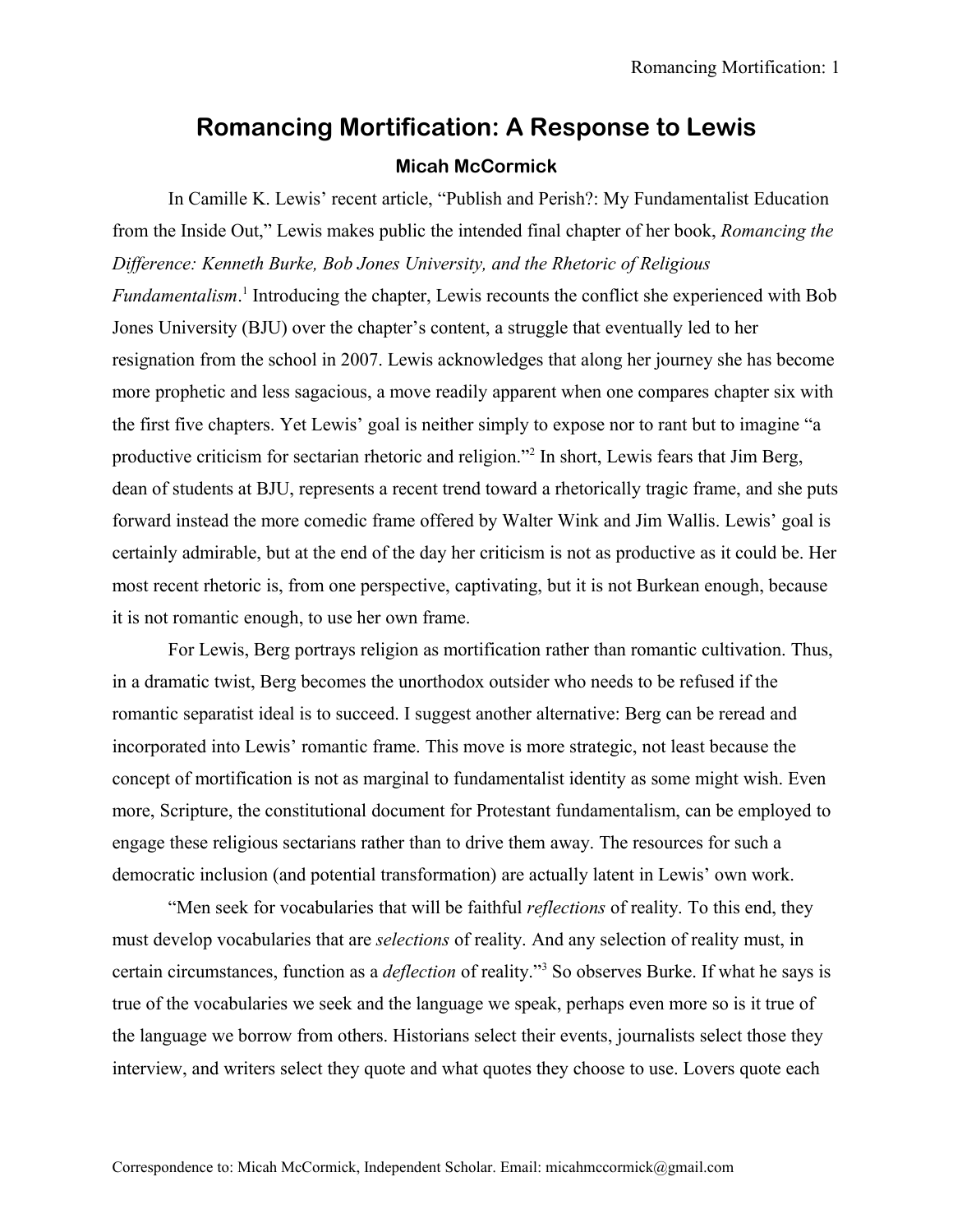other, for better and for worse. In examining Lewis' use of Berg, selection and deflection develop along the timeline of her relationship with BJU.

Lewis says that when she read Berg's *When Trouble Comes*, she was presented with someone who was "not at all the Berg I thought I knew."<sup>[4](#page-9-3)</sup> The Berg she thought she knew was her original inspiration, the one who pointed her towards desire, towards a romance wherein the secular Other wanted what the religious sectarian had. Yet the post-9/11 Berg, unlike the Berg of 1999, appears enmeshed in tragedy. In the remodeled Berg, "the Christian walk is . . . a tragic precipice upon which we teeter. One little slip to the left or the right, one little glimpse down below, and we're doomed."[5](#page-9-4)

I would suggest that there has not been such a striking change in Berg. Rather, if I could trade on the romantic imagery, the earlier Lewis was full of hope over the prospects of establishing a long and fruitful relationship with BJU. She "honestly believed" change and progress was possible.<sup>[6](#page-9-5)</sup> It was easier to overlook the foibles of BJU administration. But as time went on, and communication stagnated, it became more difficult to overlook their shortcomings, and the weaknesses of important campus personalities like Berg grew more pronounced.

The first clue that this is a more realistic assessment comes from the title of Lewis' chapter six: "Just Two Choices on the Shelf—Growing Grace or Killing Self." Here she plays off of one of Berg's favorite quips: "Just two choices on the shelf—pleasing God and pleasing self." Berg's statement has a tragic ring to it, and for Lewis it actually spells the killing of self rather than the Christian habit of growing grace. And yet, note the year of the book from which the quote is drawn—1999. In other words, if Berg is to be rhetorically criticized for this aphorism, he had it coming quite a ways back.<sup>[7](#page-9-6)</sup> That Lewis could ignore the saying in earlier days and find it so abrasive now does not demonstrate a rhetorical about-face from either Berg or BJU, but a change in her perspective.

Lewis goes on in the chapter to argue that Berg's view of the Christian doctrine of sanctification is essentially Keswick, and is thus at odds with historic Protestant theology.<sup>[8](#page-9-7)</sup> Sanctification deals with the believer's growth in holiness. This growth is certainly a desirable thing from a Christian perspective, and the traditional viewpoint sees the believer as active while at the same time dependent on God's empowering grace. In contrast, Keswick theology tends to stress passivity—let go and let God, so that "any sign of will is certain doom."<sup>[9](#page-9-8)</sup> But paradoxically for Keswick Christians the focus often does end up on the individual rather than on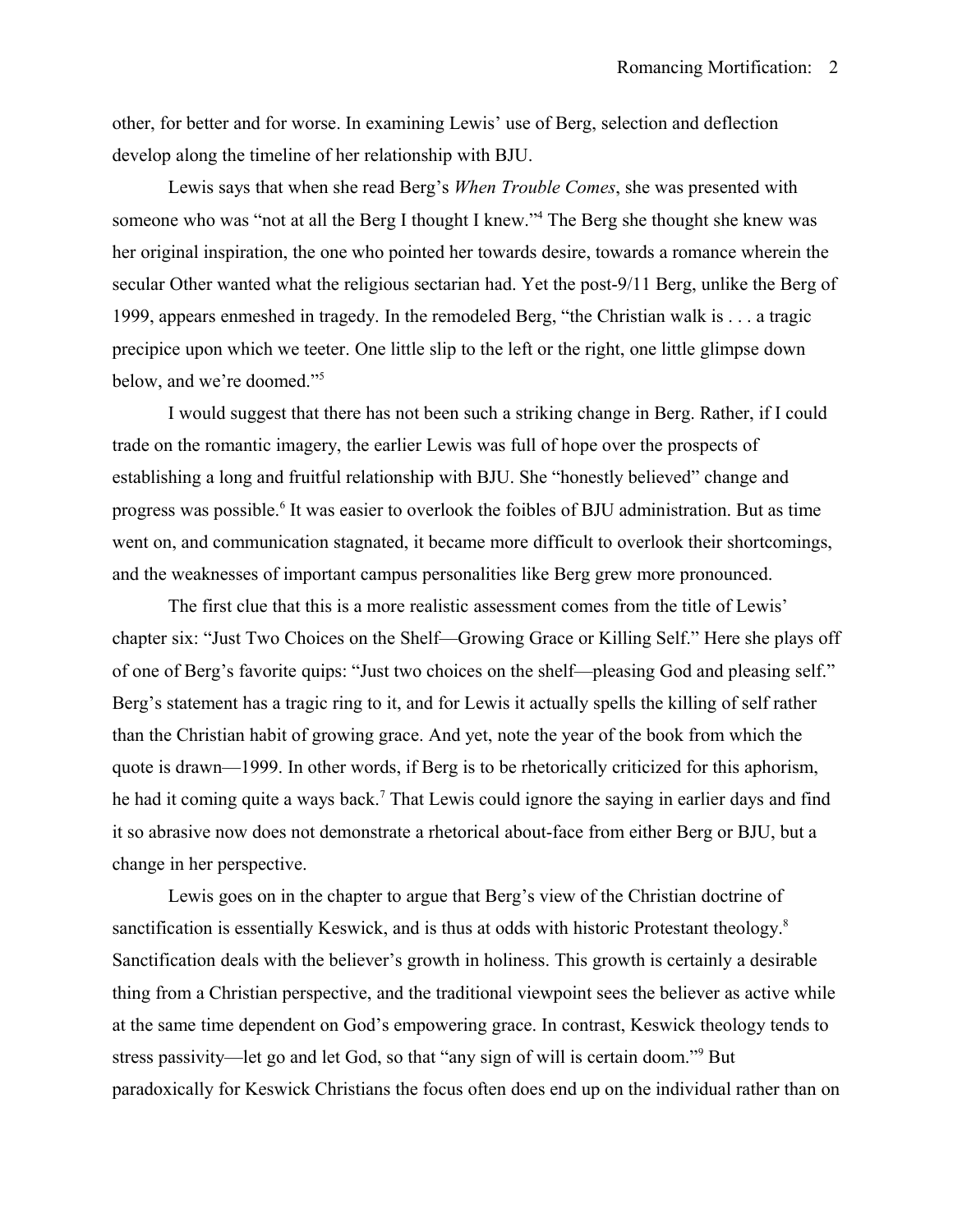God. The believer must continually ask, "Am I surrendered enough?" The good dog and the bad dog within are equally powerful, and a weight of guilt and responsibility can rest heavy on the Keswick believer's shoulders, instead of a confidence in the God who is more powerful than sin, the God who acts on behalf of his people and within his people, as in the historic viewpoint.

In pinning Berg as Keswick, Lewis argues that in regards to sanctification, "Berg presents the believer as the agent alone."[10](#page-9-9) Lewis makes her case by merely lifting out statements in which Berg emphasizes the fact that the believer has certain responsibilities. Yet traditional historic Protestant theologian would deny this facet of sanctification. Again, from the historic Protestant perspective, both God and man must act in sanctification.<sup>[11](#page-9-10)</sup> To say that believers are obligated to repent, or love, or pray, or follow any other Scriptural command does not mean that sanctification is primarily, much less solely, up to them, and one might question whether Berg really espouses such a viewpoint. On the very first page of *When Trouble Comes*, Berg says that God is the one who "can rescue us . . . . "<sup>[12](#page-9-11)</sup> Right from the outset, God is the primary agent. Shortly thereafter, after listing potential "troubles," Berg assures the reader that every trouble is presents an opportunity "to watch God at work."[13](#page-9-12) Also of note, Berg has actually written a book specifically on the subject of sanctification.<sup>[14](#page-9-13)</sup> In the opening chapter, "Understanding Biblical Change," he includes a section on "the person of change," which he identifies as the God's Holy Spirit.<sup>[15](#page-9-14)</sup> So God begins "the work of changing;" he "empowers;" he "works in the 'process of change.'"[16](#page-9-15) In addition, the Christians from the past whom Berg most approvingly quotes on sanctification are not Christians who stand within the Keswick movement but theologians from the more historic Protestant perspective.<sup>[17](#page-9-16)</sup> Furthermore, in many places Berg does not espouse a graceless, guilt-filled post-conversion experience; he speaks of post-conversion changes toward holiness as "a cooperative venture between God and us."<sup>[18](#page-9-17)</sup> Christians can never live in their "own strength";<sup>[19](#page-9-18)</sup> rather they live by the supply of God's power,<sup>[20](#page-9-19)</sup> and importantly, they change not in order to earn a relationship with God but because they already have one.<sup>[21](#page-9-20)</sup> I will not belabor the reader with more quotes to demonstrate my point, but a historic outlook on sanctification prevails in the vast majority of that book.

Lewis' selectivity needs to be tempered with gentility. Those who woo should not be blind to faults, but those seeking to persuade sectarians should be prepared to paint their subjects in kinder colors. Lewis need not present BJU or its dean of students as a picturesque figurine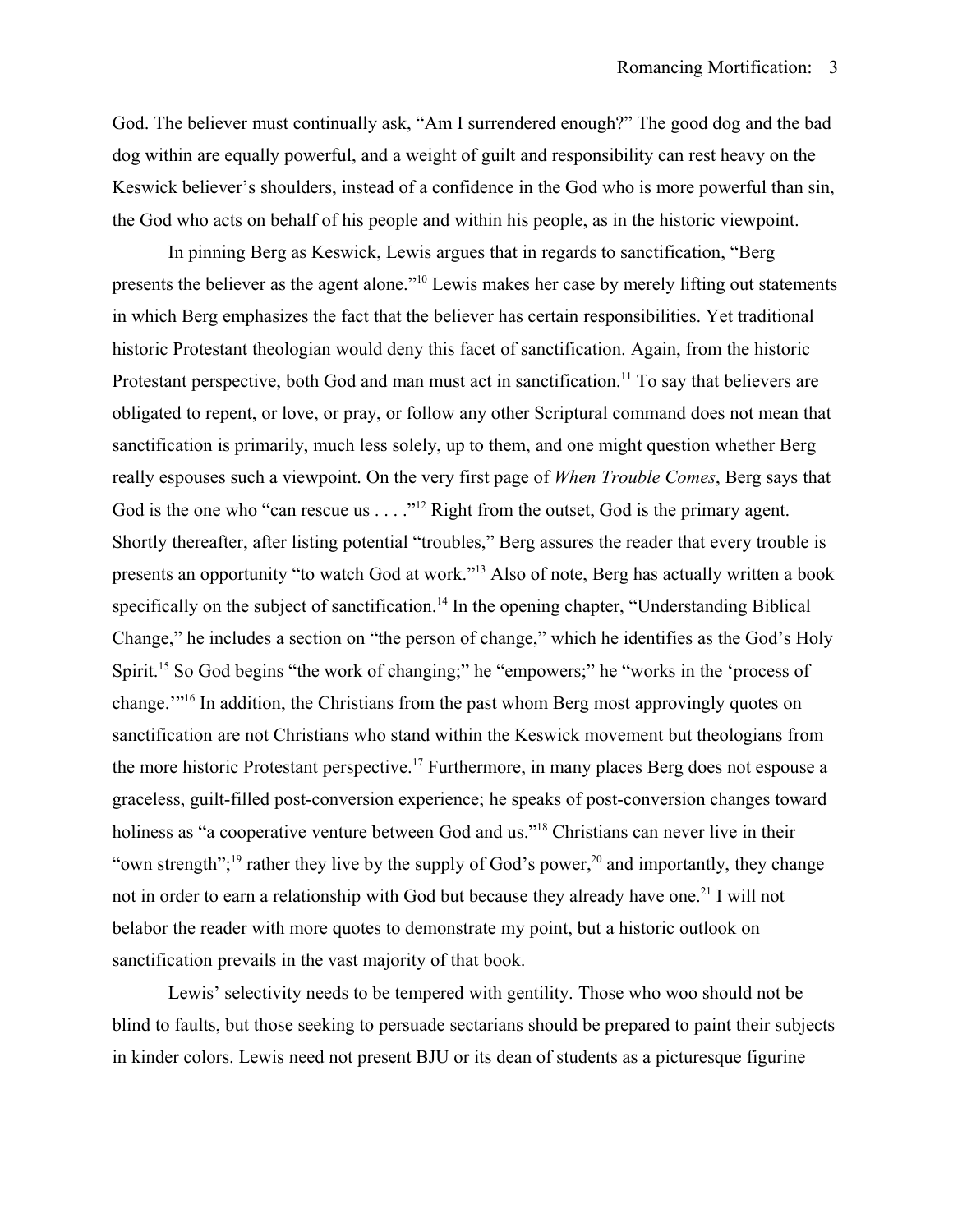void of blemish. But just as Lewis read her initial BJU texts in a more generous and romantic fashion, there is plenty of room to read the current Berg in the same romantic light.

At the heart of Lewis' rhetorical critique of Berg is agitation with the idea of "mortification." The notion of a believer purging himself through mortification is wrong-headed from the get-go. The self becomes a scapegoat which can never finally be driven into the wilderness, and a vicious cycle of suicidal (if metaphorical) violence is inevitable. As an alternative rhetorical model, Lewis puts forward the work of Walter Wink. Wink, in eschewing violence, posits a solution akin to Burke's comedy: "ownership of one's own evil and acknowledgement of God in the enemy."<sup>[22](#page-9-21)</sup> Wink would have us break the myth of redemptive violence.<sup>[23](#page-9-22)</sup> God loves us and accepts us, though we are flawed; God loves our enemies, though they too are flawed; we should therefore love our enemies. Lewis asserts with confidence, "Wink's strategy finds resonance not only with Burke, but also with our romantic sectarians."<sup>[24](#page-9-23)</sup> On a certain level, what Wink says can indeed gel with various aspects of sectarian rhetoric. But a more important question must be asked: will Wink really find a home in Protestant Fundamentalism? Will they be persuaded to adopt his ideas? If the answer is "no," is it worth the energy to try and foist Wink upon the separatists? Unfortunately, this particular rhetorical identification simply will not gain currency among Protestant fundamentalists.

Just as the religious sectarian seeks to persuade the secular other to want what it has, so too the secular other must seek to persuade, rather than merely vilify, the religious sectarian. If change occurs in the context of a conversation, sectarians must be engaged rather than simply denounced. For Burke, there is a well-known link between identification and persuasion. Thus the politician speaking to farmers says, "I was a farm boy myself."[25](#page-9-24) He might also dress in overalls and use their vocabulary.<sup>[26](#page-9-25)</sup> In speaking to our others, in engaging them in conversation, we must also use their texts, and use them in a faithful manner. The problem with linking Wink as an ally of Fundamentalism is that they can never view him as such. In his push against redemptive violence, Wink argues that the central act of Christian history and Christian Scripture —the crucifixion of Jesus Christ—should not be viewed in the traditional way.<sup>[27](#page-9-26)</sup> Fundamentalists find tremendous solace in singing lines such as, "What can wash away my sins? Nothing but the blood of Jesus . . . ."[28](#page-9-27) For them, the wrath of God is a stark reality, and the only way people can escape it is because Jesus bled for them. This is Conversion Doctrine 101. So when Wink attacks "penal substitution" while still claiming to espouse a Biblical Christianity, he presents an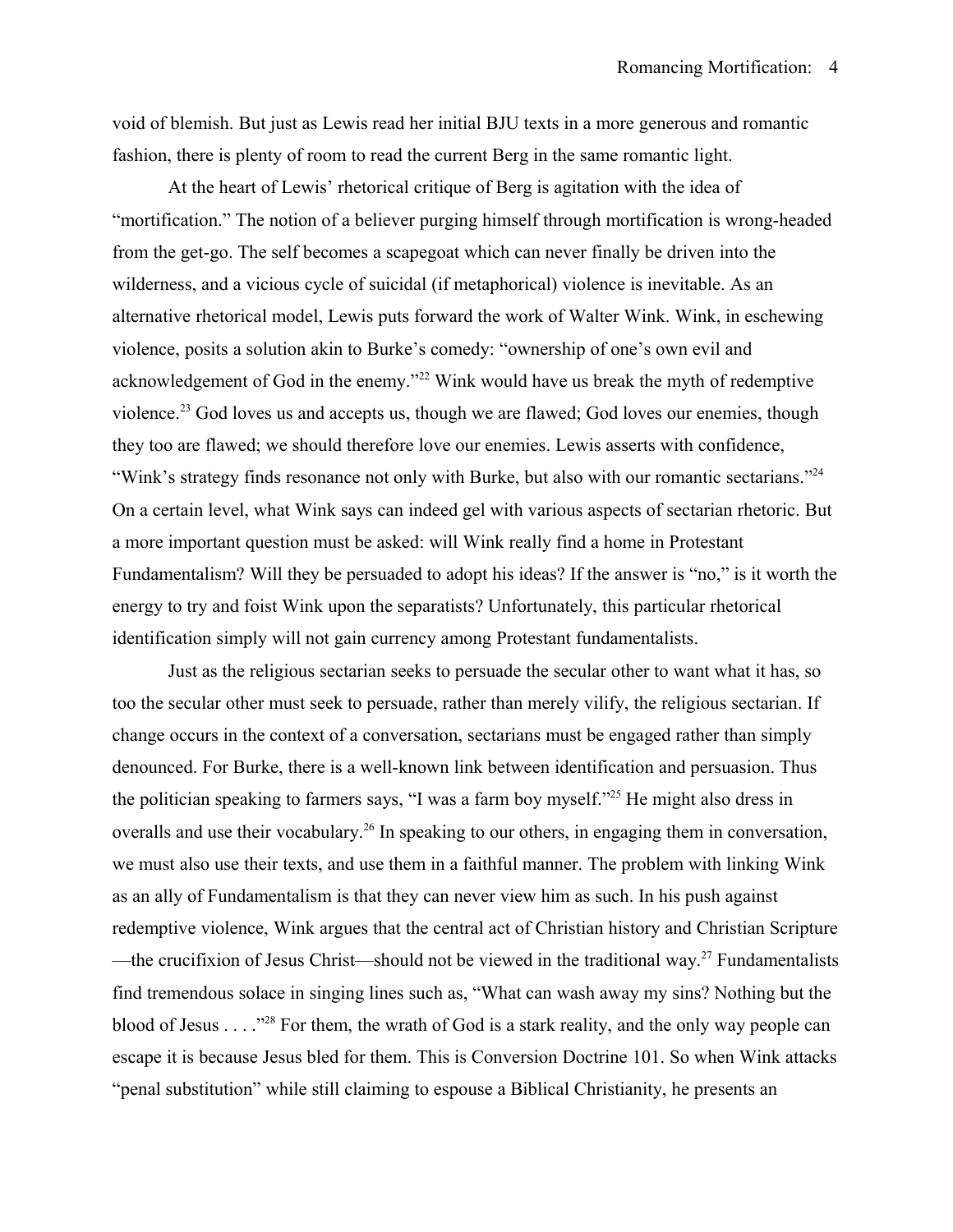insurmountable contradiction. Fundamentalists will be unlikely to approve of anything he says, even if he is "orthodox" in some areas. They will not be persuaded to join arms with a "heretic." A secularist maybe, but not a heretic.

A fundamentalist's first allegiance is to Scripture: this is the Sacred Text by which everything must be tried. The Apostle Paul notes among things of "first importance" that "Christ died for our sins in accordance with the Scriptures."<sup>[29](#page-9-28)</sup> Scripture says that God put Jesus forward as a propitiation in the place of sinners.<sup>[30](#page-9-29)</sup> Now of course a perusal of Scripture does bring out some commonalities with Wink: we are all sinners;<sup>[31](#page-9-30)</sup> we should love our enemies;<sup>[32](#page-9-31)</sup> we should leave vengeance to God.<sup>[33](#page-9-32)</sup> But the best way to dialogue with fundamentalists is to appeal directly to their Scriptures, or at least to cite one of their conservative Protestant heroes.

Fundamentalists feel under obligation to obey everything that Scripture says. So yes, they must love others and recognize that the image of God is in them. Yes, they must recognize that the faults of others can be found in themselves as well. But if Scripture says that Christians should go one step further and actually oppose the sin they find in themselves, then they must in all seriousness do it. Merely chuckling at it or ignoring it would not be a robustly biblical action —it would be more like motion. Wink offers an alternative that is comedic, but from a fundamentalist vantage point it is, quite simply, not Christian enough. After all, over and over Christian Scripture speaks positively of the need for believers to put to death the sin in them ("mortify," to use the language of the old King James Version). Colossians 3:5: "Put to death therefore what is earthly in you." Romans 8:13: "If by the Spirit you put to death the deeds of the body, you will live." It was in light of passages like these that the  $17<sup>th</sup>$  century Protestant giant John Owen wrote his book, *The Mortification of Sin*. [34](#page-9-33) Mortification will live on as long as the Bible lives on. And yet even Owen's title is suggestive: mortification need not be seen as the death of self, but as exchanging the ugly for the beautiful.

The comedic critique is a step in the right direction. It is true that at times religious sectarians put on a holy facade and fail to recognize that the immorality "out there" in the world is also in them. But given that "mortification" can not be jettisoned, that it will never become extinct through distraction or disuse, how can Protestant fundamentalists interpret this concept? First, they can be persuaded that mortification does not involve the annihilation of personhood.<sup>[35](#page-9-34)</sup> The end goal of mortification is not a race of robotrons or a cookie-cutter civility. The Bible's portrait of a perfect heaven militates against this very notion. There at the end, where all is done,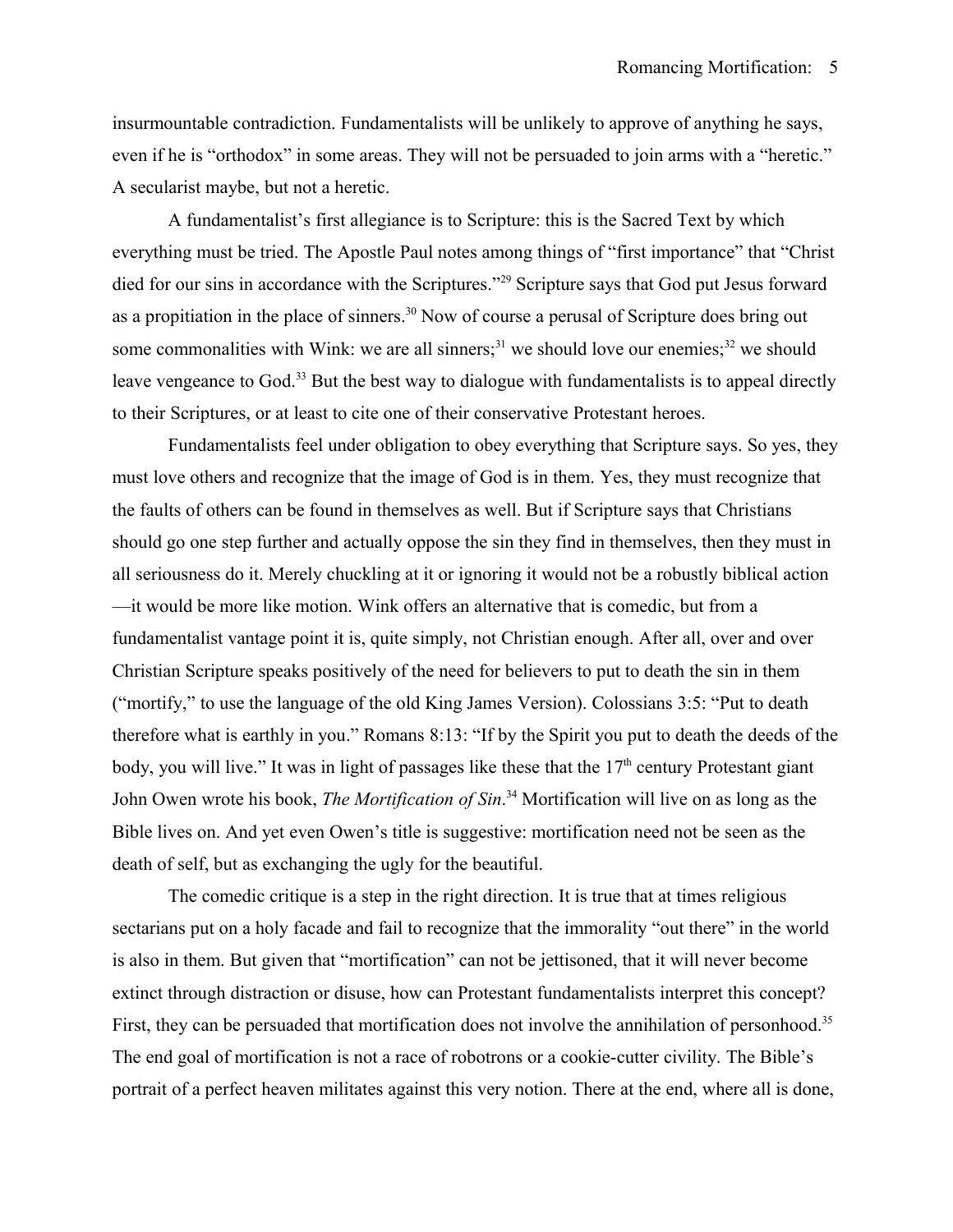and only the believers remain to enjoy God's presence, one finds people "from every tribe and language and nation."<sup>[36](#page-9-35)</sup> This picture is contrary to the popularized notion of heaven as a realm where disembodied human spirits flit about, looking exactly the same, and playing exactly the same harps. In Scripture, a certain kind of individuality flourishes in and through cultural community into eternity. Mortification is an attempt to cleanse sinful elements from humans, but never an attempt to destroy humans or culture altogether.

Second, and in conjunction with the first point, fundamentalists can be persuaded from Scripture that what is put to death is the sin that we find in ourselves. In the apostle Paul particularly, terms like "earthly" and "deeds of the body" connote not so much what is human or what is material, but what is morally wrong, what is sinful.<sup>[37](#page-9-36)</sup> "Spiritual" deeds like love, joy, peace, etc., stand in contrast to "earthly" deeds like murder, debauchery, drunkenness, etc.<sup>[38](#page-9-37)</sup> There will certainly be lively discussion between the secularist and the fundamentalist over just what is morally wrong, but without such discussion transformation is unlikely.

Third, fundamentalists can be reminded that the list of vices reaches to the depths of the heart. Pride, greed, and lust all find their place among the traditional seven deadly sins, and all are condemned in Scripture. These heart issues cannot be mortified merely by isolation. After all, even Jesus said that it is what comes from within a person that defiles that person. It is from within that evil thoughts, murder, adultery, and theft come.<sup>[39](#page-9-38)</sup> Religious sectarians can be drawn into conversation with the recognition that they have the obligation to be in the world, even though they can not ultimately be "of" it. $40$ 

Yet what of that remaining word that sounds so tragic? Can there be a more constructive identification of mortification? If "mortification" must remain, and if a comedic frame is not weighty enough to hold up the fundamentalists' somber picture of sin, how can we stave off a downward spiral of hopelessness? How can sectarians keep from perpetuating tragedy? An answer can be found in Lewis' alternative frame of romance.[41](#page-9-40) In *Romancing the Difference*, the sectarian separates in order to woo. Separation becomes an expression of love rather than hatred. Even a concept as grisly as mortification can also be framed as an expression of love. In this story, the beloved is the central figure of Christianity, Jesus Christ, and the sectarian acts as the bride to be.<sup>[42](#page-9-41)</sup>

Mortification need not be construed as dismemberment, suicide, or annihilation. Rather, it can be seen as preparation for marriage. Importantly, this is not preparation to impress a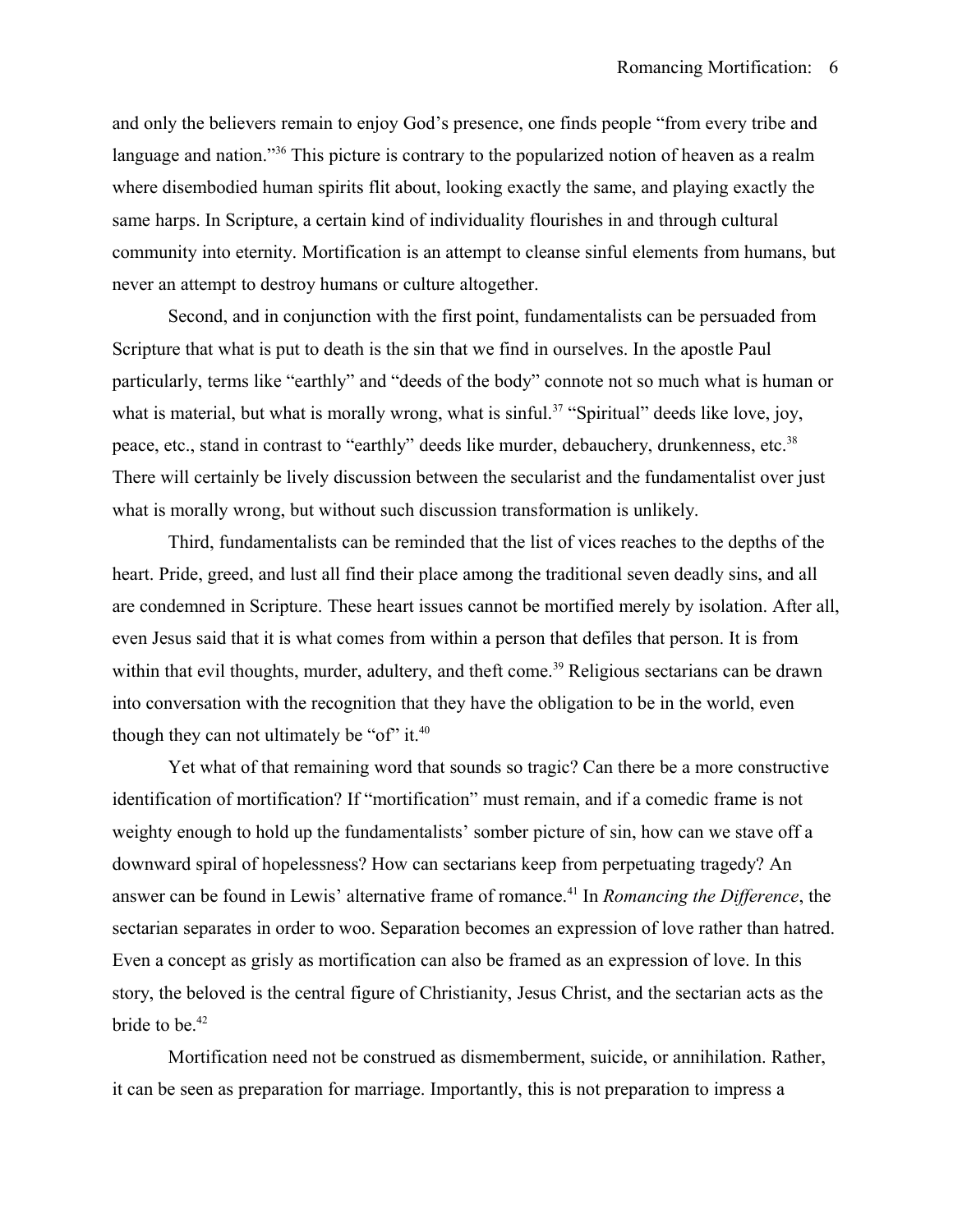potential suitor. This is not Cinderella's sisters putting on a faux charm and trying to force their feet into a slipper that doesn't fit. The engagement ring is already secured. The wedding is scheduled and will take place, because Jesus can never go back on his word. He loves his bride, warts and all. And yet, this would not stop the bride from preparing, especially when the bride realizes that she is remarkably overweight and that her behavior and her station in life leave much to be desired. Mortification is shedding pounds, corralling the demon of drunkenness, and learning to live a life that squares with her new and glorious calling.

In the Old Testament, God's people are told, "Your maker is your husband."<sup>[43](#page-9-42)</sup> At the end of Scripture the second coming of Christ is presented as a coming to the marriage banquet.<sup>[44](#page-9-43)</sup> In these times between Christ's life on earth and his return to earth, the apostle Paul labored to present the Corinthians as chaste virgins to Christ.[45](#page-9-44) Strikingly, the early Christians were told that upon conversion they "died" with respect to their former husband, the law, that they might belong to another, Jesus Christ.<sup>[46](#page-9-45)</sup> That former relationship of bondage, in which they labored to fulfill a seemingly impossible checklist to find their spouse's acceptance—that former relationship has been itself "put to death." Paul uses the very same word, θανατοω, that he uses later in Romans when he tells Christians to put sin to death. They can strive to "mortify" in freedom because the law, that goad to perfection, has already been mortified once and for all by Christ, their betrothed.

To come at the matter from a different angle, if a bride-to-be truly loves her beloved, won't she seek to prepare herself for married life? Won't she willingly give up her old bad habits in order to live a new and better life? For biblical sectarians, in Scripture, the tragedy is that they, like all people, have spat upon their lover, slapped him, and trampled him underfoot. They have crucified the Son of God. The remarkable comedy is that he has not killed them. Romance provides a frame wherein they can live a transformed life, not from fear but from hope. Metaphorically, they present their bodies as a living sacrifice; $47$  they die to their old foolish desires and actions because they are so in love with Jesus Christ.

Fundamentalists can be led down this path of biblical interpretation by means of some of their own favorite guides. J. Gresham Machen, former professor at Princeton in the early 1900s, is sometimes called the "Father of Fundamentalism" for his battles to preserve what fundamentalists saw as historic Christianity. He wrote a book drawing a line in the sand between the new Protestant religion ("Liberalism"), and the old Protestant religion ("Christianity"),  $48$  just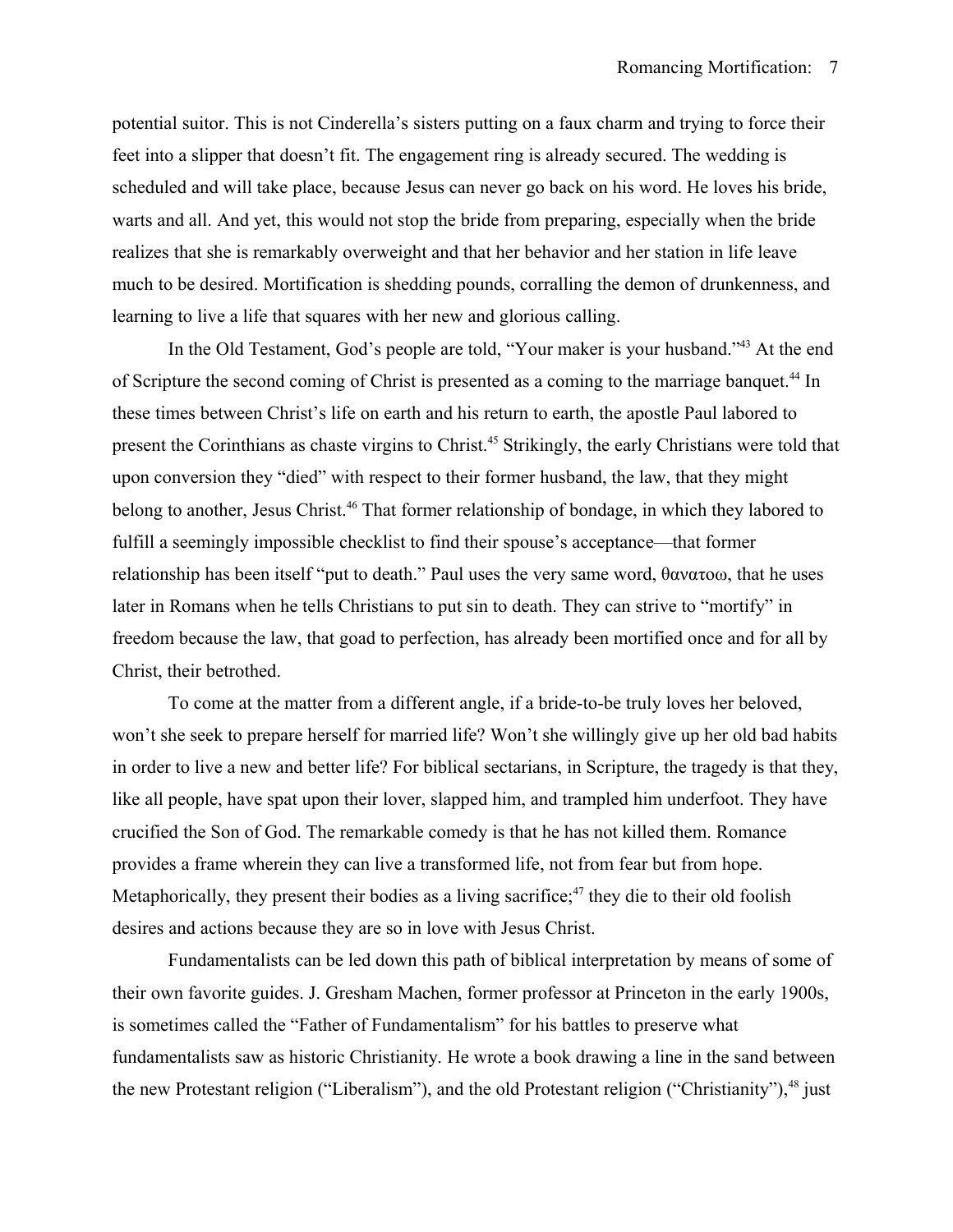the type of demarcation fundamentalists love. Yet in this very doctrinal book he writes of people as "longing for communion with the Holy One."[49](#page-10-1) He goes on to clarify, "The new relation of the Christian to Christ, according to Paul, involves no loss of the separate personality of the Christian; on the contrary, it is everywhere intensely personal; it is not a merely mystical relationship to the All or Absolute, but a relationship of love existing between one person and another."[50](#page-10-2) Here Machen does not specify the type of personal relationship, whether a metaphor of friend/friend, parent/child, king/subject, or spouse/spouse. However, the vocabulary of "intensely personal" seems to find the best echo in a spouse/spouse metaphor. Machen, a hero of Fundamentalism, can fit comfortably into a romantic frame.

Even Berg can be drawn into the romantic frame. Lewis says that romance in Berg's text "is absent."<sup>[51](#page-10-3)</sup> And yet, when we take in his whole vision of the believer's sanctification, we find that this is not the case. He makes clear in his programmatic work on sanctification: "Please do not miss the thrust of the previous four chapters . . . . Biblical change leads to a passionate relationship with the God of heaven that makes every other love pale in comparison."[52](#page-10-4) He goes on to speak of the "God-exhilarated lover" and cites Mary, David, and Paul as examples of extravagant lovers.<sup>[53](#page-10-5)</sup> Berg need not become the sectarian scapegoat when he can be redirected and incorporated into a vibrant rhetorical project. In this alternative narrative, mortification is not tragic. It is comedic, but it is more than comedic. It is romantic.

Burke refused to let any discipline fall outside of the purview of rhetoric. As ably demonstrated in *The Rhetoric of Religion*, [54](#page-10-6) Burke found theology to be a fascinating and fertile rhetorical field. In theology people proclaim their most basic and ardent beliefs about the most important subjects to them imaginable. This is persuasion with a passion. No wonder Burke found the theological domain so suitable for rhetorical study. It is a little surprising to hear Lewis drive a wedge between theology and rhetoric, as when she told BJU she was not critiquing Berg's theology but his rhetoric.<sup>[55](#page-10-7)</sup> How could she not be doing both, especially if rhetoric is so constitutive of truth claims? There is no need to apologize here: in presenting sectarians with alternative rhetorical strategies, these strategies are best presented to sectarians as good theology. Therein lies their appeal.

Lewis argues in *Romancing the Difference*, "If critics understand the motive behind the religious romantic, they can more successfully prevent scapegoating this Other and more likely include it in a robust democratic practice."<sup>[56](#page-10-8)</sup> This is wholesome advice, especially when we can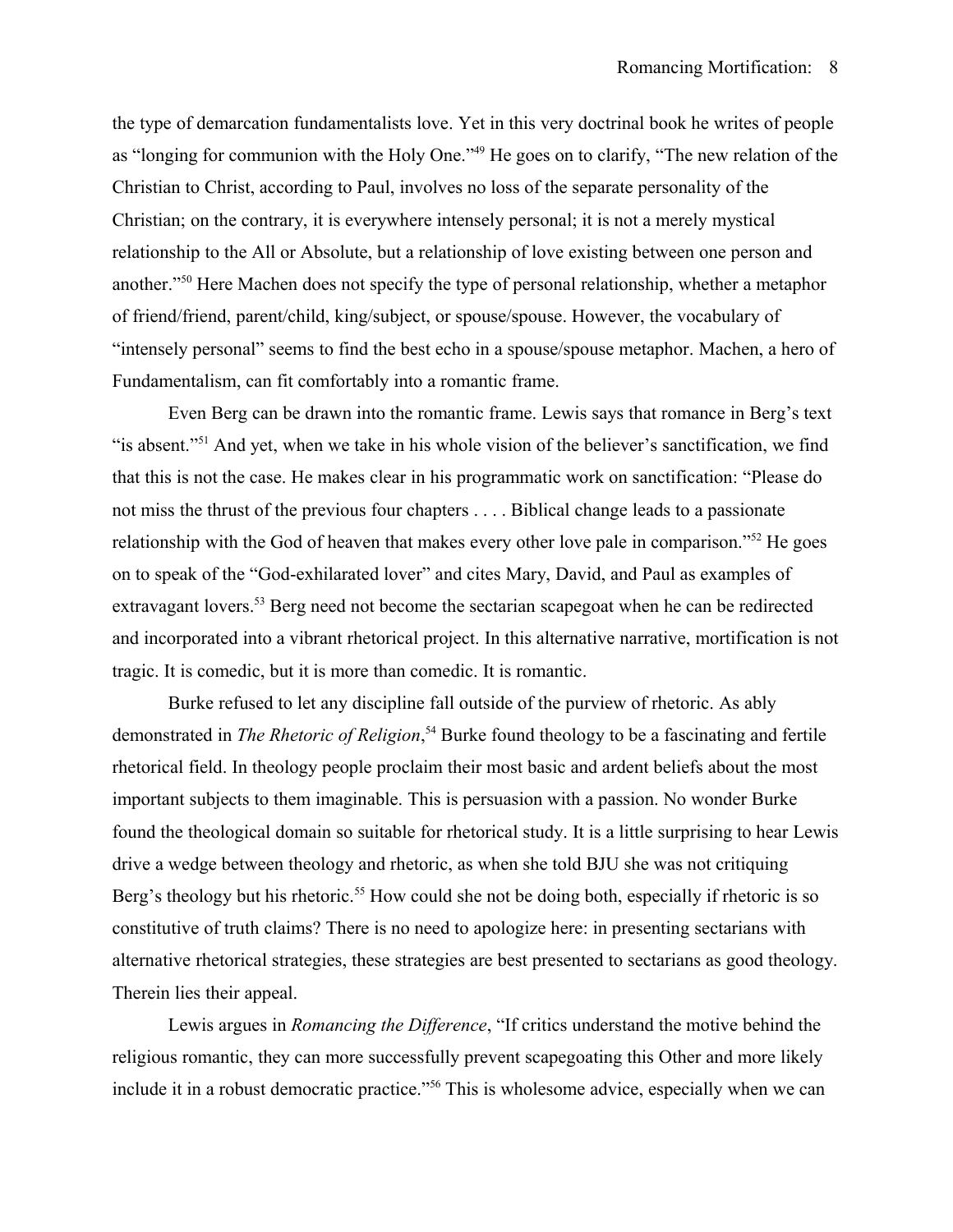do more than understand—we can provide sectarians with a romantic motive by reminding them of the romantic frame present in their own texts. In this way the conversation is expanded rather than narrowed, and the goals of democracy find more plausible development.

The problem with prophetic confrontations is that sectarians thrive under such denouncements. They see it as a badge of commendation. After all, their Scripture says, "Do not marvel if the world hates you."[57](#page-10-9) Lewis' shift in tone, especially given her history of conflict with BJU, is understandable, but at this juncture a more sagacious voice will be more productive. Lewis is a magnificent writer—artistic, imaginative, powerful, and precise. Her voice cannot help but be heard. However, who will listen and how will they listen? The academy might be drawn to take another look at religious sectarianism, but will it be encouraged to engage fundamentalists or to shun them, to speak with them or to denounce them? The pious expect condemnation. Their expectations are frustrated not when they are excluded but when they are included. They can and should be given a theological platform, a Burkean microphone, and a script that is robustly romantic. Who can say what changes might take place in the process?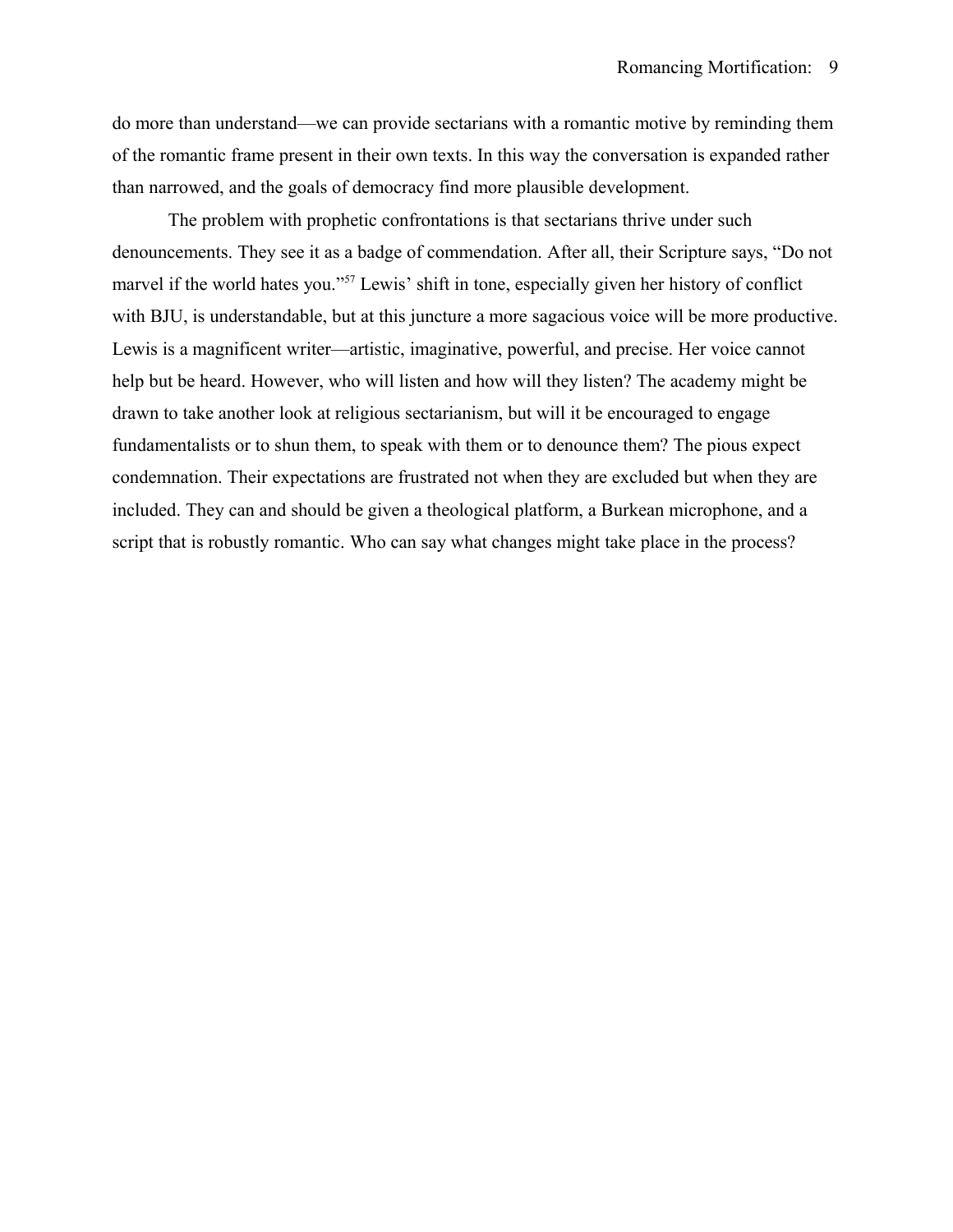<span id="page-9-0"></span>The article appeared in the *Kenneth Burke Journal*, Spring (2008), available at [http://www.kbjournal.org/lewis.](http://www.kbjournal.org/lewis) The book, *Romancing the Difference: Kenneth Burke, Bob Jones University, and the Rhetoric of Religious Fundamentalism*, was published by Baylor in 2007, and it presents a reworked version of Lewis' dissertation under Bob Ivie. [http://www.kbjournal.org/lewis.](http://www.kbjournal.org/lewis)

<span id="page-9-2"></span><span id="page-9-1"></span>*A Grammar of Motives* (Berkeley: U of California P, 1969), 59.

<span id="page-9-3"></span>[http://www.kbjournal.org/lewis.](http://www.kbjournal.org/lewis)

<span id="page-9-4"></span>[http://www.kbjournal.org/lewis.](http://www.kbjournal.org/lewis)

<span id="page-9-5"></span>[http://www.kbjournal.org/lewis.](http://www.kbjournal.org/lewis)

<span id="page-9-6"></span><sup>7</sup>And since Berg is a regular public speaker both within and outside of the BJU community, who knows how long he might have been using that phrase? One suspects it would have been common parlance, at least around BJU, for quite some time. [http://www.kbjournal.org/lewis.](http://www.kbjournal.org/lewis)

<span id="page-9-8"></span><span id="page-9-7"></span>[http://www.kbjournal.org/lewis.](http://www.kbjournal.org/lewis)

<span id="page-9-9"></span>[http://www.kbjournal.org/lewis.](http://www.kbjournal.org/lewis)

<span id="page-9-10"></span> $<sup>11</sup>$ For example see John Calvin's commentary on Philippians 2:12-13, Ages Digital Library; this point is not in particular</sup> dispute; rather the question is what Berg himself teaches.

<span id="page-9-11"></span>Jim Berg, *When Trouble Comes* (Greenville: U Bob Jones P, 2002), 1.

<span id="page-9-12"></span> ${}^{13}$ Berg 6.

<span id="page-9-13"></span><sup>14</sup>Jim Berg, *Changed into His Image: God's Plan for Transforming Your Life* (Greenville, SC: U Bob Jones P, 1999). Berg *Changed*, 7.

<span id="page-9-15"></span><span id="page-9-14"></span>Berg *Changed*, 7, 9.

<span id="page-9-16"></span>In the book Berg appears to quote John Owen (26-27, 41, 58, 90) more than any other Christian thinker. Owen is likely the premiere exponent of sanctification from a traditional Protestant perspective. Berg also references Jonathan Edwards (218, 272), J. I. Packer (115, 165), and John Piper (214, 219), all exponents of the more traditional perspective.

<span id="page-9-17"></span>*Changed*, 9.

<span id="page-9-18"></span>*Changed*, 917.

<span id="page-9-19"></span>*Changed*, 7.

<span id="page-9-20"></span>*Changed*, 113-141; 311-352.

<span id="page-9-22"></span><span id="page-9-21"></span>Lewis, quoting Wink, *The Powers that Be: Theology for a New Millennium* (New York: Galilee Trade, 1999, 60). Walter Wink, "Facing the Myth of Redemptive Violence," available at

http://www.ekklesia.co.uk/content/cpt/article\_060823wink.shtml. See again *The Powers that Be: Theology for a New Millennium* (New York: Galilee Trade, 1999).

<span id="page-9-23"></span>[http://www.kbjournal.org/lewis.](http://www.kbjournal.org/lewis)

<span id="page-9-24"></span>Kenneth Burke, *A Rhetoric of Motives* (Berkeley: U California P, 1950), xiv.

<span id="page-9-25"></span>This is what Denzel Washington's character does in the movie *The Great Debaters*.

<span id="page-9-26"></span>Walter Wink, *Engaging the Powers: Discernment and Resistance in a World of Domination* (Minneapolis: Fortress, 1992).

<span id="page-9-27"></span><sup>28</sup>This 19<sup>th</sup> century gospel hymn can be found at http://www.cyberhymnal.org/htm/n/b/nbtblood.htm.

<span id="page-9-28"></span>I Corinthians 15:3.

<span id="page-9-29"></span>Romans 3:24-25.

<span id="page-9-30"></span>Romans 3:23.

<span id="page-9-31"></span> $32M$ atthew 5:44.

<span id="page-9-32"></span>Romans 12:19.

<span id="page-9-33"></span>John Owen, *The Mortification of Sin* (Edinburgh: Banner of Truth, 2004).

<span id="page-9-34"></span>Contra Lewis' portrayal of Berg's rhetoric, [http://www.kbjournal.org/lewis.](http://www.kbjournal.org/lewis)

<span id="page-9-35"></span>Revelation 5:9.

<span id="page-9-36"></span>Once again, Berg forthrightly endorses this careful distinction (*Changed*, 25, 91).

<span id="page-9-37"></span>Galatians 5:16-23.

<span id="page-9-38"></span>Mark 7:17-23.

<span id="page-9-39"></span>I Corinthians 5:9-10; John 15:19.

<span id="page-9-40"></span>*Romancing the Difference: Kenneth Burke, Bob Jones University, and the Rhetoric of Religious Fundamentalism* (Waco, TX: Baylor U Press, 2007). Granted that in my picture Christ is the beloved. Still, there is a sense in which believers are wooing unbelievers to want what they have.

<span id="page-9-41"></span><sup>42</sup>Although I will not offer a full-fledged Pentadic analysis, it might look like this: Scene = this life; Actor = the Biblical Fundamentalist; Act = mortification; Agency = the Holy Spirit; Purpose = Prepare for Wedding.

<span id="page-9-42"></span>Isaiah 54:5.

<span id="page-9-43"></span>Revelation 19:7.

<span id="page-9-44"></span>II Corinthians 11:2.

<span id="page-9-45"></span>Romans 7:1-6.

<span id="page-9-46"></span>Romans 12:1.